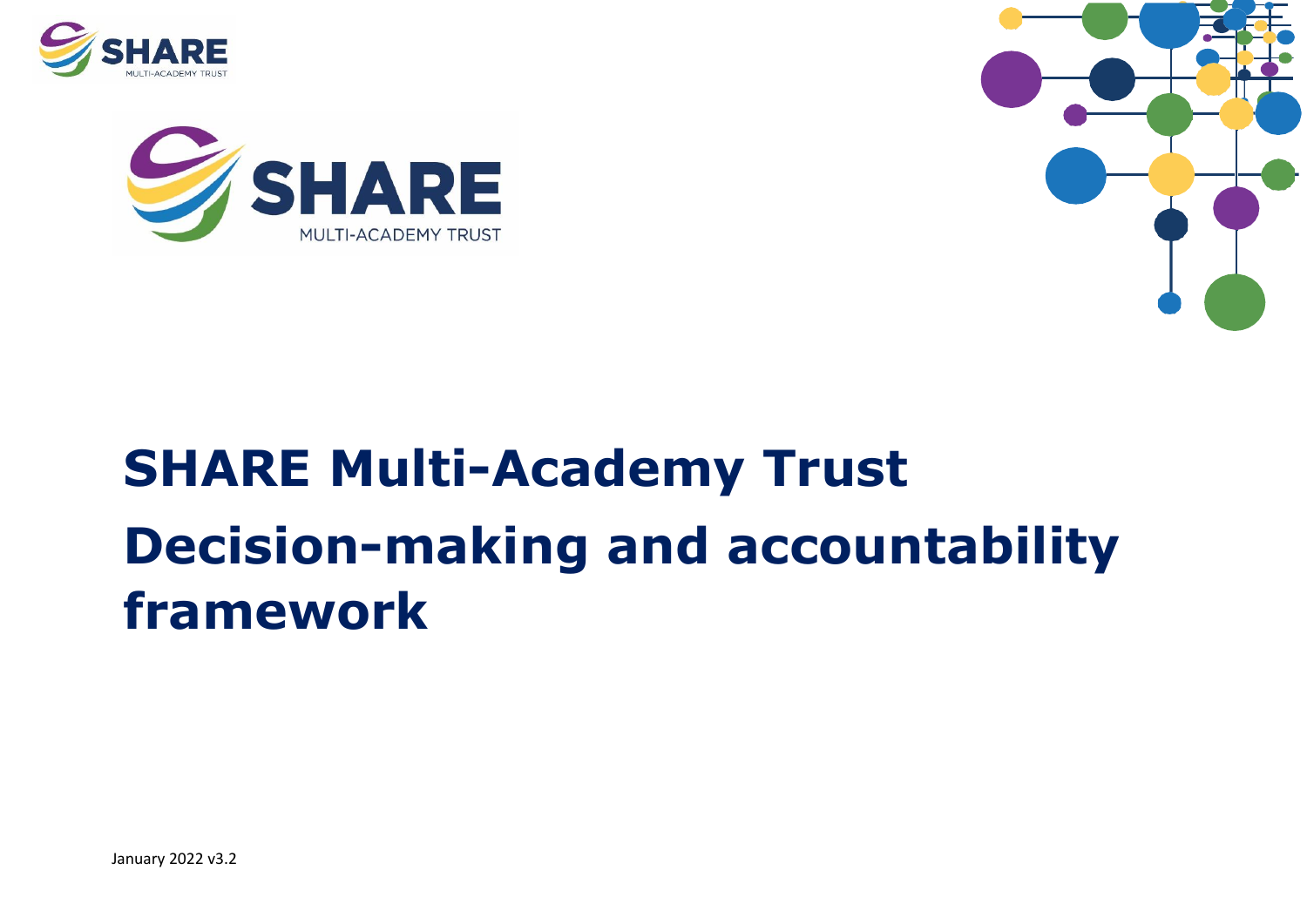



## **Introduction and summary**

This framework describes the tiers of governance and leadership in SHARE Multi-Academy Trust (MAT) and the levels at which different decisions are made. The aim is to provide clearly defined roles, lines of accountability and responsibilities, so that we can run an effective, efficient organisation that focuses on driving up educational standards and financial performance whilst fulfilling our statutory and contractual obligations.

It is not possible to describe every type of decision made in an organisation. Where doubt exists, advice should be sought from the MAT Central Team, who may in turn refer the matter to the Share MAT Trust Board of Directors. (Non-Executive Directors – NEDs).

## **Tiers of governance and leadership**

The tiers of governance and leadership in SHARE MAT are:

#### Members

SHARE MAT is a charitable company limited by guarantee and regulated by the Department for Education (DfE). Members act in a similar capacity to shareholders and their responsibilities include:

- The Articles of Association, which includes definitions of the trusts' charitable object and governance structure;
- Appointing non-executive directors;
- Appointing the trust's auditors and receiving the annual accounts.

#### SHARE Multi-Academy Trust Board (The Board)

SHARE MAT is a single legal entity and the board is therefore the legally responsible governing body for all schools in the trust. The board of directors signs off the annual accounts and is responsible for adherence to the trust's funding agreement with the Secretary of State. It is the directors who are therefore responsible for the trust's accountability to Parliament and to the Secretary of State as the Principal Regulator of academies as exempt charities. Their overarching responsibilities are described in the DfE's Governance Handbook:

• Ensuring clarity of vision, ethos and strategic direction;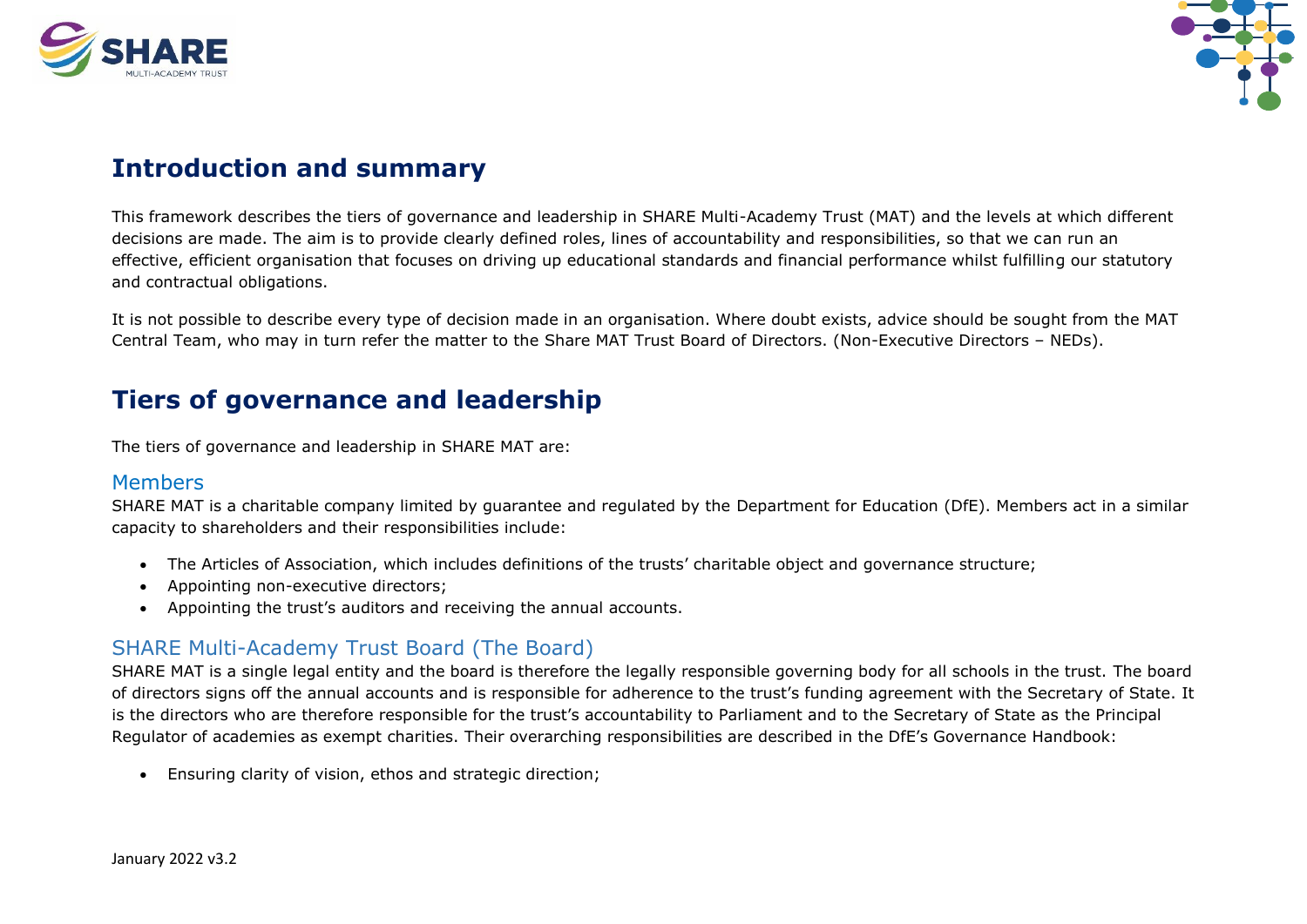



- Holding executive leaders to account for the educational performance of the organisation and its pupils, and the performance management of staff; and
- Overseeing the financial performance of the organisation and making sure its money is well spent.

#### SHARE MAT Central Team

The Chief Executive Officer (CEO) is a member of the board by virtue of his or her position. Working with the MAT central team, he/she provides day to day strategic and operational leadership for the trust. The central team are accountable to the board for achieving the trust's strategic goals, as well as educational and financial performance. The CEO is the trust's Accounting Officer and is therefore personally accountable to Parliament for the trust's finances.

The CEO is the line manager for the central team, including the Director of Primary Education and the Director of School Improvement. The CEO is also the line manager for executive principals (headteachers) and principals (headteachers).

The Executive Business Team comprises of the CEO, Director of Operations, Director of Finance and the Trust's HR Manager.

#### Audit and Risk Committee

Trust members, together with suitably qualified, independent people form the Audit & Risk Committee. This group scrutinises all aspects of finance, operations and risk to ensure the trust is fulfilling its statutory duties and is being managed effectively.

#### The Remuneration Committee

This comprises of two Directors appointed based on their suitability and expertise in financial and pay matters with support from the Trusts' HR Manager as required. The Committee ensures pay ranges for the CEO and Executive Business Team are fair, robust and appropriate.

#### Director of Primary Education and Director of School Improvement

These postholders have strategic responsibilities across the trust. They may have an agreed budget for some activities and may provide guidance to principals (headteachers) on spending decisions. These roles are deemed to be part of the MAT central team in this document.

### Local Governing Bodies (LGB)

Local governing bodies represent and engage with each school's local community. They support and challenge the principal/headteacher/head of school, scrutinising their decisions and provide strategic input into individual school improvement plans, budgets and trust policy.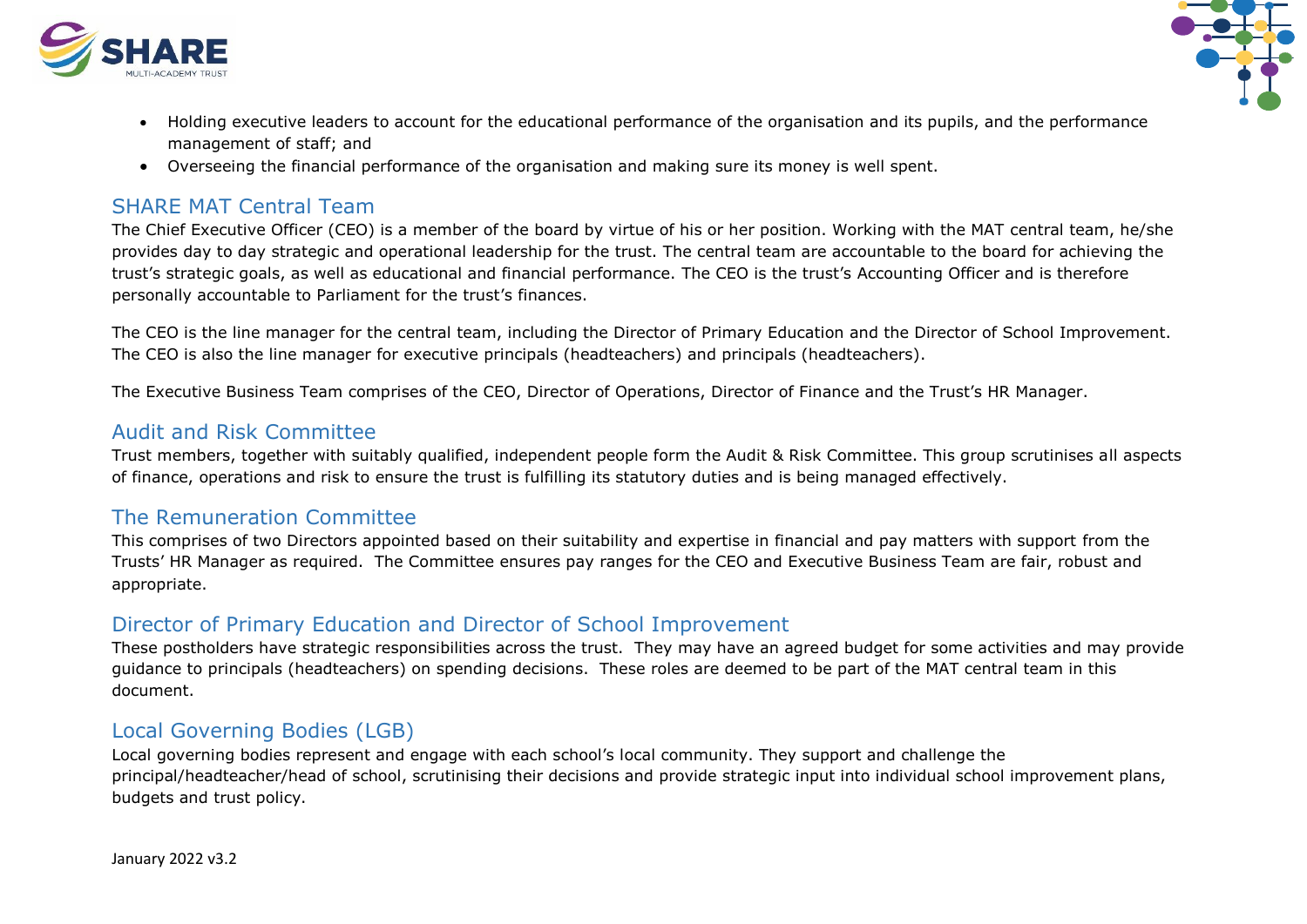



The table provided in the next section outlines how the different groups interact in different decision-making areas. It is designed to illustrate the levels of responsibility, rather than provide a comprehensive list.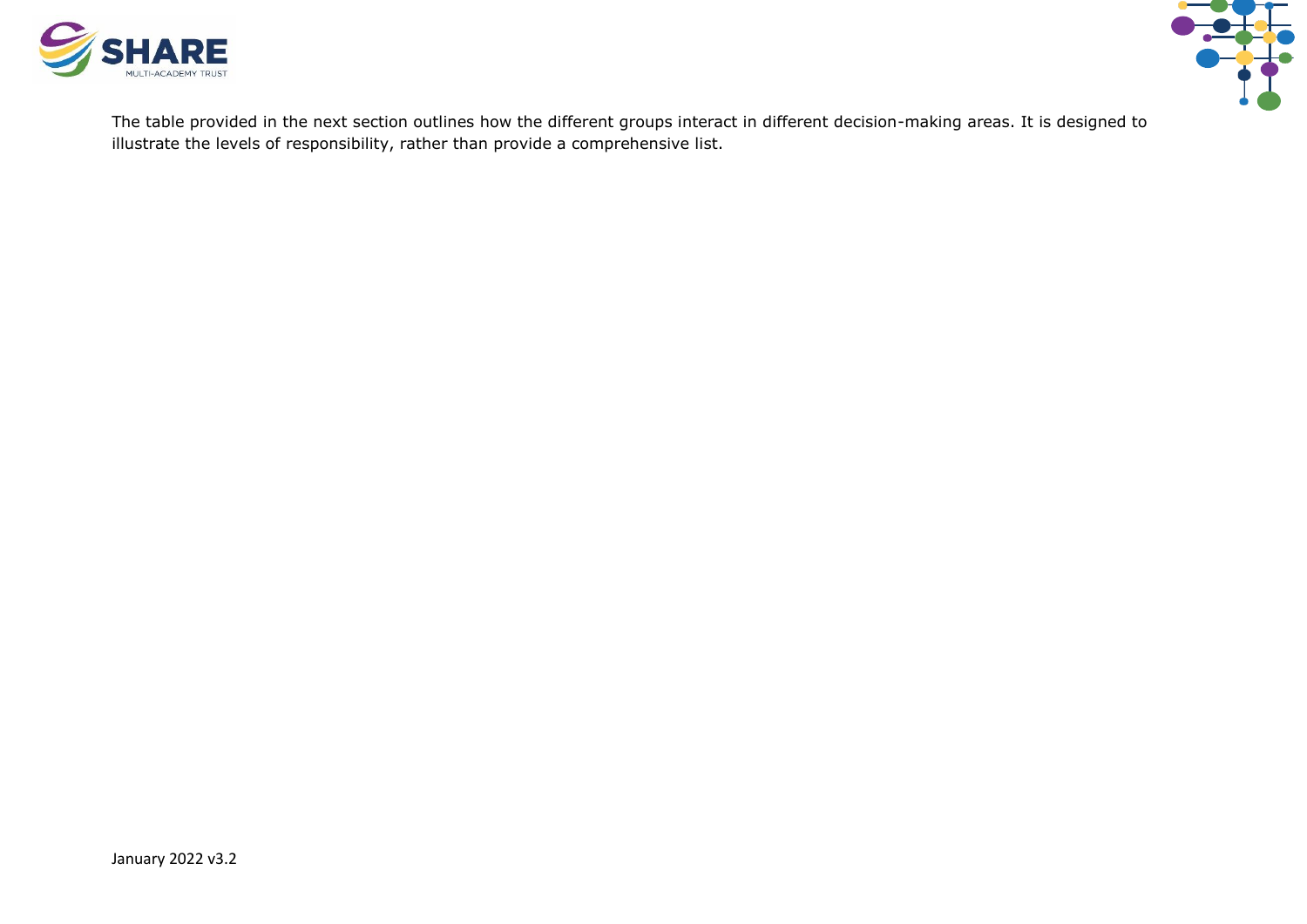



| <b>Decision making</b><br>area     | <b>SHARE MAT</b><br><b>Board</b>                                                                                                                                                                                                                            | <b>Central Team</b>                                                                                                                                                                                                                                                                                                                | <b>Principal/</b><br>Headteacher/<br><b>Head of School</b>                                                                                                                                                                                                                                                                                                               | <b>Local Governing</b><br><b>Body</b>                                                                                                                                                                                                                                                |
|------------------------------------|-------------------------------------------------------------------------------------------------------------------------------------------------------------------------------------------------------------------------------------------------------------|------------------------------------------------------------------------------------------------------------------------------------------------------------------------------------------------------------------------------------------------------------------------------------------------------------------------------------|--------------------------------------------------------------------------------------------------------------------------------------------------------------------------------------------------------------------------------------------------------------------------------------------------------------------------------------------------------------------------|--------------------------------------------------------------------------------------------------------------------------------------------------------------------------------------------------------------------------------------------------------------------------------------|
| <b>Strategy, vision</b><br>& goals | Accountable for the trust's<br>vision, values, goals and<br>strategies. Ensure the trust<br>operates in accordance<br>with statutory guidance,<br>Articles of Association and<br>Funding Agreement.                                                         | Develop the strategy, vision,<br>values and goals in<br>consultation with other<br>stakeholders. Support<br>principals/headteachers/head<br>of school and local governing<br>bodies (school leaders) in<br>translating trust-wide goals<br>into school plans. Hold school<br>leaders to account for<br>delivering strategic goals. | Translate trust-wide<br>strategy into school goals<br>and objectives through<br>improvement plans and<br>other strategies.<br>Accountable for delivering<br>the school plan, allocating<br>activities to appropriate<br>personnel, monitoring<br>progress and intervening as<br>necessary.                                                                               | Support the<br>principal/headteacher/ head<br>of school in writing the<br>school plan.<br>Advise the board and the<br>central team about school<br>and trust vision and goals.<br>Engage with wider<br>stakeholders, especially<br>parents, to promote plans<br>and gather feedback. |
| <b>Curriculum</b>                  | Approve curriculum policy,<br>to ensure it fulfils statutory<br>requirements and is in<br>keeping with the trust's<br>vision, values & goals.<br>Agree curriculum-led<br>financial plans, setting<br>parameters for staffing<br>levels and other resources. | Develop curriculum policy.<br>Approve school curriculum<br>plans.<br>Evaluate and propose<br>curriculum-led financial<br>planning parameters, to<br>ensure curriculum objectives<br>are met and good value for<br>money is achieved.                                                                                               | Develop and implement the<br>school's curriculum.<br>Operate within the financial<br>and HR constraints set by<br>the trust's curriculum-led<br>financial planning<br>parameters.<br>Ensure effective provision<br>is made for pupils with<br>special educational needs<br>and/or disabilities, to help<br>overcome any barriers to<br>accessing the full<br>curriculum. | Provide guidance to the<br>principal/headteacher/head<br>of school about local needs.<br>Help make decisions about<br>local variations to the<br>curriculum, operating within<br>the trust's policies and<br>financial parameters.                                                   |
| <b>Assessment &amp;</b><br>targets | Approve all school<br>performance targets.<br>Monitor progress against<br>targets and hold trust<br>leaders to account for<br>performance.                                                                                                                  | Set school performance<br>targets in consultation with<br>school leaders.<br>Determine trust policy for<br>assessment and gathering<br>performance data.<br>Monitor progress against<br>targets.                                                                                                                                   | Propose school<br>performance targets.<br>Evaluate progress against<br>targets and take action to<br>improve standards where<br>required.                                                                                                                                                                                                                                | Review progress against<br>school targets and<br>challenge leaders where<br>groups of pupils are not<br>achieving high enough<br>standards.                                                                                                                                          |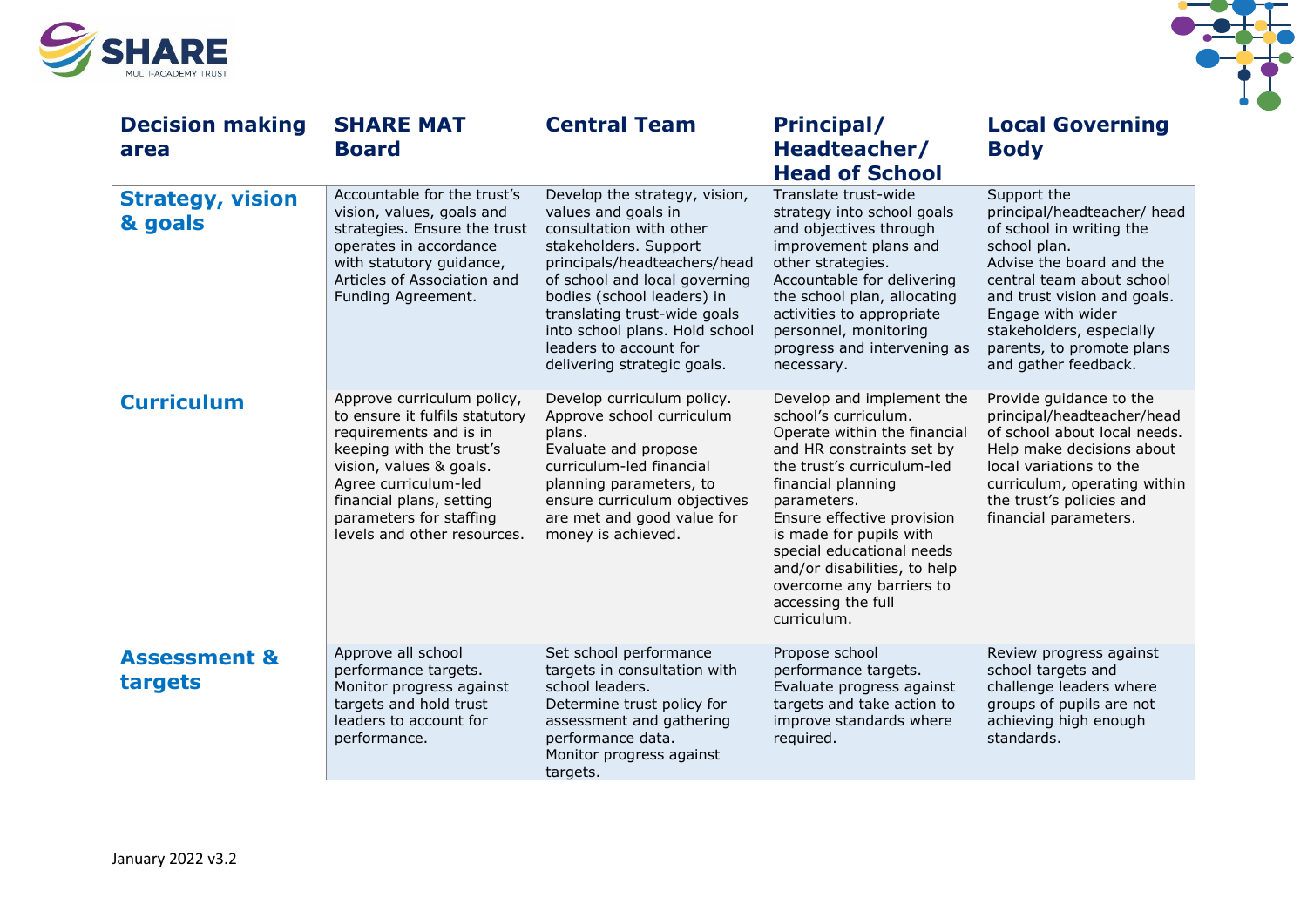



| <b>Decision making</b><br>area                                                              | <b>SHARE MAT</b><br><b>Board</b>                                                                                                                                                                                                                                                                                                          | <b>Central Team</b>                                                                                                                                                                                                                                                                                        | <b>Principal/</b><br>Headteacher/<br><b>Head of School</b>                                                                                                                                                                                                                                                                                                                                                                                                                                                                                                        | <b>Local Governing</b><br><b>Body</b>                                                                                                                                                                                                                                                |
|---------------------------------------------------------------------------------------------|-------------------------------------------------------------------------------------------------------------------------------------------------------------------------------------------------------------------------------------------------------------------------------------------------------------------------------------------|------------------------------------------------------------------------------------------------------------------------------------------------------------------------------------------------------------------------------------------------------------------------------------------------------------|-------------------------------------------------------------------------------------------------------------------------------------------------------------------------------------------------------------------------------------------------------------------------------------------------------------------------------------------------------------------------------------------------------------------------------------------------------------------------------------------------------------------------------------------------------------------|--------------------------------------------------------------------------------------------------------------------------------------------------------------------------------------------------------------------------------------------------------------------------------------|
| <b>Assessment &amp;</b><br>targets                                                          | Hold the central team to<br>account for strategies for<br>improving outcomes for<br>vulnerable groups, such as<br>pupils with special needs<br>and/or disabilities (SEN/D)<br>or those who are eligible to<br>receive pupil premium<br>funding (PP).                                                                                      | Hold school leaders to<br>account for progress against<br>targets.<br>Provide support or intervene<br>where there is a risk of<br>underperformance.<br>Agree strategies for raising<br>the performance of groups<br>who are more likely to<br>underachieve, e.g. PP and<br>SEN/D.                          | Ensure effective<br>assessment systems are in<br>place and that progress<br>data is provided to the<br>trust central team in line<br>with the common policy.<br>Devise strategies for<br>improving outcomes for<br>vulnerable groups, e.g. PP<br>or SEN/D.                                                                                                                                                                                                                                                                                                        | Check strategies for raising<br>the performance of<br>vulnerable groups (PP,<br>SEN/D) are having a<br>positive impact.                                                                                                                                                              |
| <b>Pupil behaviour,</b><br>wellbeing &<br>safety, including<br>safeguarding &<br>attendance | Approve relevant policies,<br>such as safeguarding,<br>exclusion and behaviour.<br>Review overall<br>performance against<br>significant indicators, such<br>as attendance and<br>exclusions.<br>Ensure that safeguarding<br>policy and practice is<br>highly rigorous. Challenge<br>trust leaders where<br>improvements could be<br>made. | Devise all relevant,<br>overarching policies. Review<br>standards in schools to<br>ensure policies are being<br>followed and high standards<br>of behaviour are being<br>secured.<br>Check that safeguarding<br>procedures are rigorous and<br>meet national requirements,<br>intervening where necessary. | Responsible for securing<br>high standards of<br>behaviour, including<br>attendance. Develop,<br>devise and implement<br>strategies to keep children<br>as safe as is reasonably<br>possible in school and<br>beyond.<br>Ensure 'at risk' pupils are<br>supported effectively and<br>cases referred to other<br>agencies, including social<br>services, when required.<br>Ensure all staff receive<br>frequent, good quality<br>training for safeguarding<br>and behaviour.<br>Make decisions about<br>exclusions or other<br>consequences for poor<br>behaviour. | Undertake checks that<br>safeguarding processes are<br>being followed effectively.<br>Advise leaders about<br>behaviour policy and its<br>implementation.<br>Review exclusions through<br>a panel hearing where<br>required or in support of<br>behaviour improvement<br>strategies. |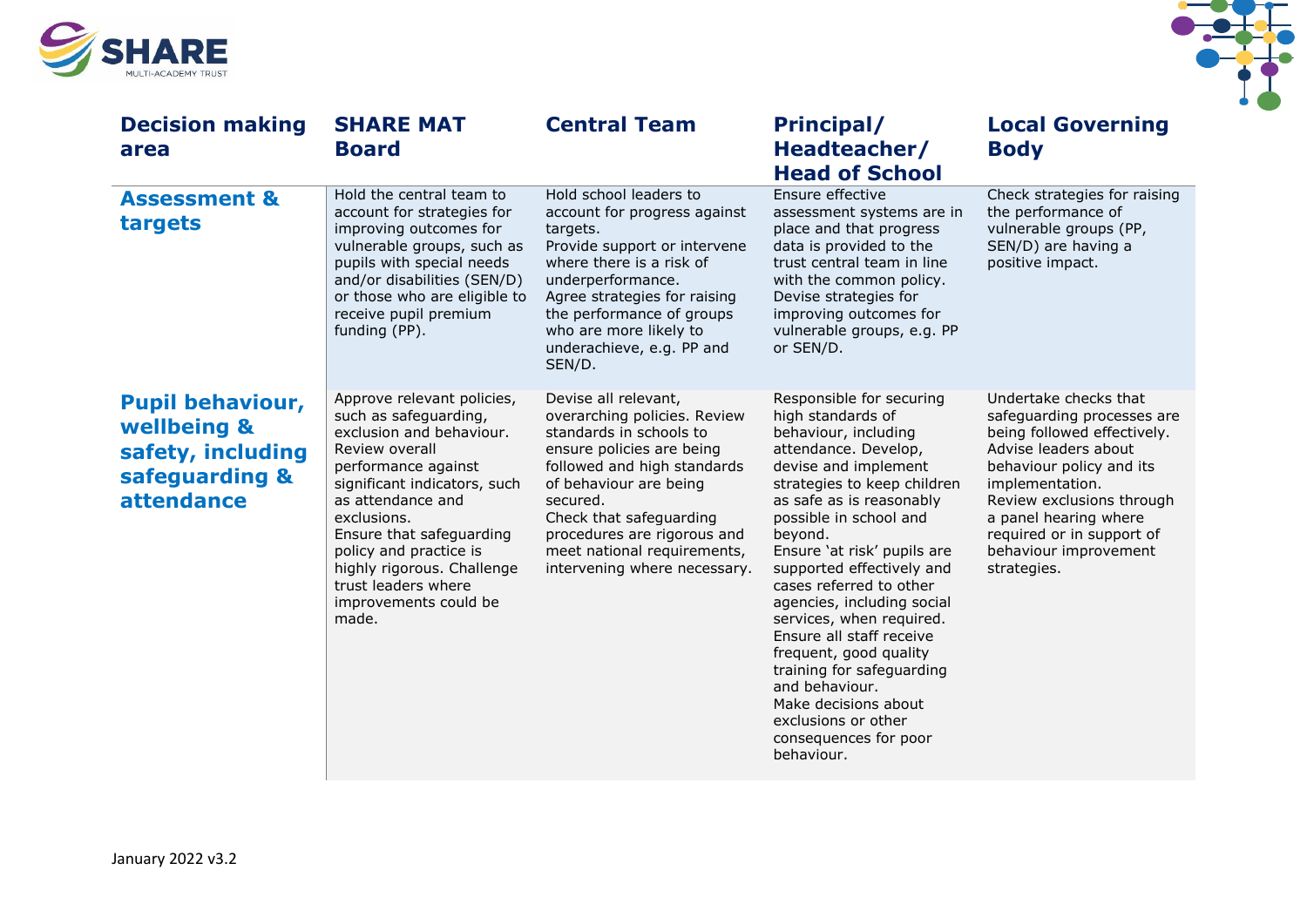



| <b>Decision making</b><br>area           | <b>SHARE MAT</b><br><b>Board</b>                                                                                                                                                                                 | <b>Central Team</b>                                                                                                                                                                                                                                                                                                                                                                                                                                      | Principal/<br>Headteacher/<br><b>Head of School</b>                                                                                                                                                                                                                                                                                                                                                                                                                                                       | <b>Local Governing</b><br><b>Body</b>                                                                                                                                                       |
|------------------------------------------|------------------------------------------------------------------------------------------------------------------------------------------------------------------------------------------------------------------|----------------------------------------------------------------------------------------------------------------------------------------------------------------------------------------------------------------------------------------------------------------------------------------------------------------------------------------------------------------------------------------------------------------------------------------------------------|-----------------------------------------------------------------------------------------------------------------------------------------------------------------------------------------------------------------------------------------------------------------------------------------------------------------------------------------------------------------------------------------------------------------------------------------------------------------------------------------------------------|---------------------------------------------------------------------------------------------------------------------------------------------------------------------------------------------|
| <b>Teaching &amp;</b><br><b>Learning</b> | Receive reports on<br>standards of teaching and<br>learning, holding leaders to<br>account for agreed<br>improvement strategies.                                                                                 | Identify and share best<br>practice through training and<br>coaching across the trust.<br>Monitor standards of teaching<br>across the trust, providing<br>support where required.<br>Intervene to improve<br>standards when required.<br>Maintain an oversight of<br>overall strengths and<br>weaknesses, developing<br>strategies to raise standards<br>across the trust.<br>Hold school leaders to<br>account for standards of<br>teaching & learning. | Responsible for securing<br>high standards of teaching<br>and learning.<br>Develop and implement<br>school teaching & learning<br>strategies.<br>Oversee recruitment,<br>training and support of<br>teachers and other staff<br>responsible for learning.<br>Monitor and evaluate<br>school standards, taking<br>action to improve<br>standards whenever<br>possible.                                                                                                                                     | Receive reports about<br>teaching and learning<br>quality, training and<br>support. Challenge and<br>support leaders about the<br>effectiveness of strategies.                              |
| <b>SEND &amp;</b><br><b>Equalities</b>   | Ensure the trust complies<br>with the SEN Code of<br>Practice and Equalities<br>legislation.<br>Agree improvement<br>strategies where<br>appropriate and hold<br>leaders to account for their<br>implementation. | Check schools fully comply<br>with the SEN Code of Practice<br>and Equalities legislation.<br>Develop common<br>approaches, including policy<br>templates, for SEND and<br>compliance with Equalities<br>legislation.<br>Hold leaders to account for<br>providing effective support<br>for pupils with SEN and/or<br>disabilities.<br>Support the sharing of good<br>practice through training and<br>practitioner networks.                             | Devise and implement<br>strategies for enabling<br>SEND pupils to have full<br>access to the curriculum<br>and receive high quality<br>support, to help overcome<br>any barriers to learning.<br>Ensure the requirements of<br>the SEN Code of Practice<br>and Equalities legislation<br>are fully met.<br>Ensure suitably qualified<br>and well trained staff are<br>deployed to support pupils<br>with additional needs and<br>that all staff receive<br>appropriate training,<br>guidance and support. | Receive reports on the<br>effectiveness of strategies<br>for supporting pupils with<br>SEND. Check leaders are<br>complying with the SEN<br>Code of Practice and<br>Equalities legislation. |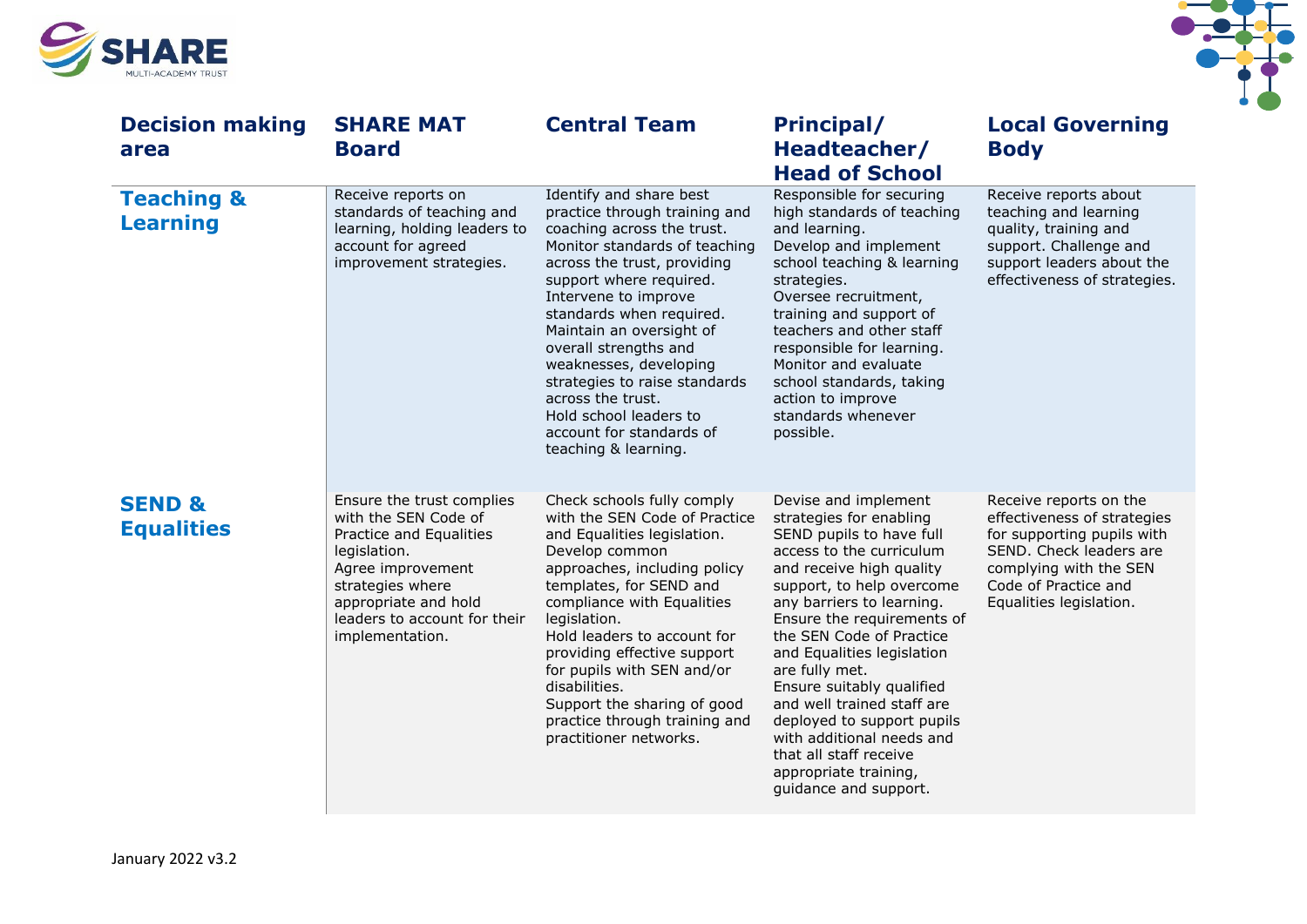



| <b>Decision making</b><br>area    | <b>SHARE MAT</b><br><b>Board</b>                                                                                                                                                                                                                                                                                                                                                                                                                                                                               | <b>Central Team</b>                                                                                                                                                                                                                                                                                                                                                                                                                                                                                                                                                                                          | Principal/<br>Headteacher/<br><b>Head of School</b>                                                                                                                                                                                                                                               | <b>Local Governing</b><br><b>Body</b>                                                                                                                                                                                                                                                                         |
|-----------------------------------|----------------------------------------------------------------------------------------------------------------------------------------------------------------------------------------------------------------------------------------------------------------------------------------------------------------------------------------------------------------------------------------------------------------------------------------------------------------------------------------------------------------|--------------------------------------------------------------------------------------------------------------------------------------------------------------------------------------------------------------------------------------------------------------------------------------------------------------------------------------------------------------------------------------------------------------------------------------------------------------------------------------------------------------------------------------------------------------------------------------------------------------|---------------------------------------------------------------------------------------------------------------------------------------------------------------------------------------------------------------------------------------------------------------------------------------------------|---------------------------------------------------------------------------------------------------------------------------------------------------------------------------------------------------------------------------------------------------------------------------------------------------------------|
| <b>Parents &amp;</b><br>community | Engage with parents and<br>communities via local<br>governing bodies, including<br>governor networks.<br>Hold leaders to account for<br>consulting on and<br>publishing relevant<br>policies, including<br>admissions.<br>Ensure parent and<br>community groups are<br>consulted on major<br>decisions.                                                                                                                                                                                                        | Check all relevant policies,<br>including admissions, comply<br>with statutory requirements<br>and trust policy.<br>Oversee policy development.<br>Check all policies are<br>published appropriately, e.g.<br>through school websites.<br>Support school leaders with<br>media and community<br>engagement.<br>Consult with parents on<br>major decisions.                                                                                                                                                                                                                                                   | Responsible for managing<br>admissions and checking<br>policies are in place and<br>published on school<br>websites.<br>Lead on parental<br>engagement, including<br>pupil progress reports,<br>parent consultation<br>evenings, open days etc.<br>Lead on community and<br>media engagement.     | Consult with parents and<br>local communities, to<br>ensure their views are<br>adequately represented in<br>school and trust decision-<br>making processes.<br>Liaise with directors<br>(trustees), trust and school<br>leaders, to ensure parents<br>and local community views<br>are shared and considered. |
| <b>Finance</b>                    | Ensure that all trust money<br>is spent wisely, in<br>accordance with the<br>Funding Agreement and<br>overarching educational<br>aims.<br>Approve the financial<br>scheme of delegation,<br>including levels of<br>delegated authority.<br>Approve the annual trust<br>budget and any<br>subsequent, significant<br>variations.<br>Approve all financial<br>policies.<br>Accountable for complying<br>with statutory<br>requirements, including<br>reporting, budget<br>submissions and financial<br>controls. | Ensure that:<br>Academy finances are used<br>for the purposes they are<br>supplied for;<br>Proper standards of conduct<br>towards finance are adopted<br>throughout the trust;<br>Value for money is achieved;<br>Proper financial records are<br>maintained;<br>The central team will:<br>Develop all financial policies<br>and ensure they are adhered<br>to;<br>Set budget parameters and<br>targets, such as reserves<br>policies and central charges;<br>Manage internal and external<br>audits;<br>Set and implement budget &<br>financial controls;<br>Determine financial<br>administration systems. | Propose and develop the<br>annual school budget;<br>Ensure school staff engage<br>with trust financial<br>management systems and<br>controls, including internal<br>and external audit;<br>Engage with procurement<br>decisions, up to a limit of<br>£9,999 (primary) and<br>£49,999 (secondary). | Receive budget reports and<br>question leaders over the<br>use of funds to secure the<br>school's goals.<br>Provide input on some<br>spending decisions, within<br>the trust's agreed<br>framework.<br>Receive internal and<br>external audit reports.                                                        |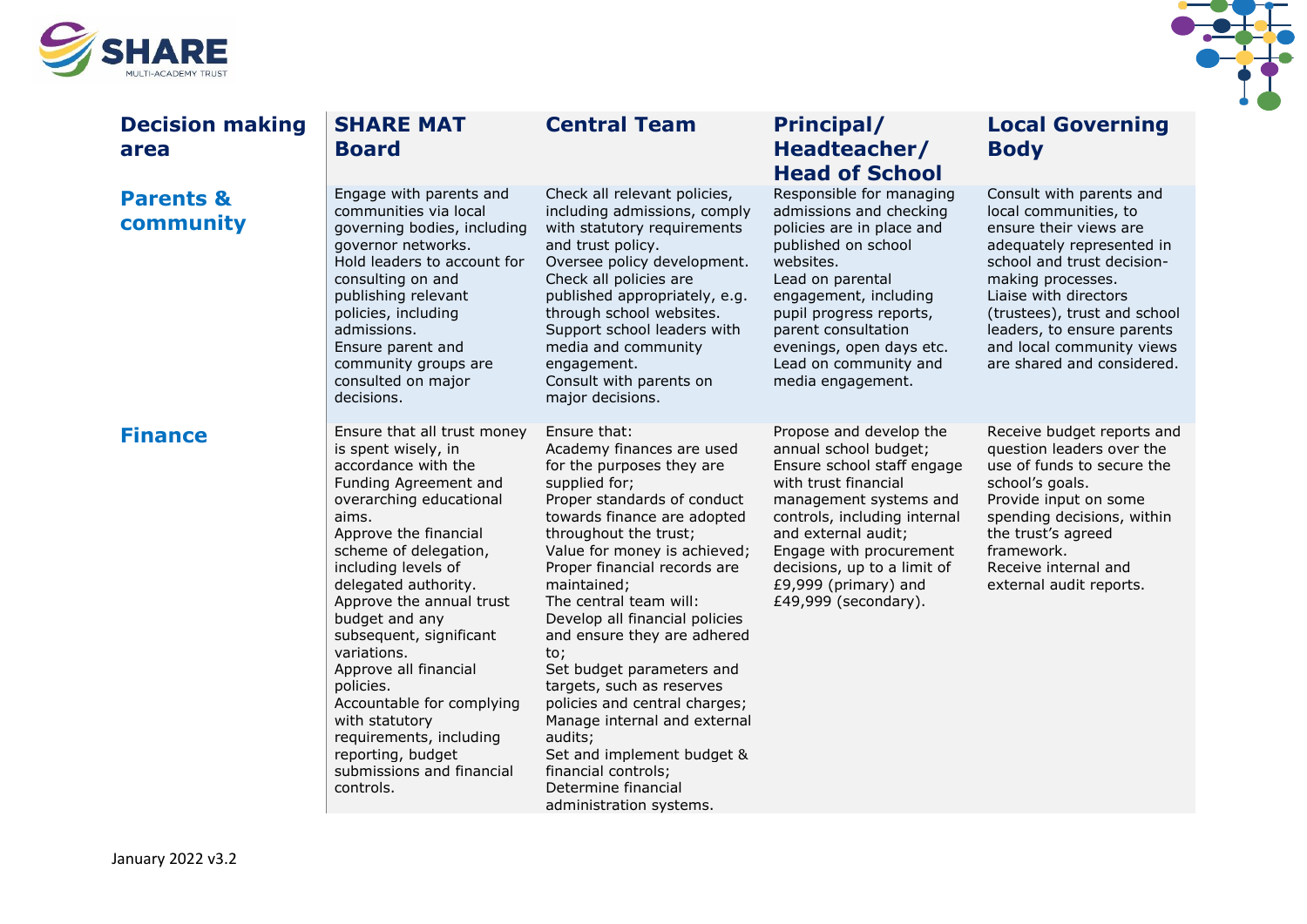



| <b>Decision making</b><br>area   | <b>SHARE MAT</b><br><b>Board</b>                                                                                                                                                                                                                                                                                            | <b>Central Team</b>                                                                                                                                                                                                                                                                                                                                                                                                                                                                                                                                                                                                                                                                                                                                                        | <b>Principal/</b><br>Headteacher/<br><b>Head of School</b>                                                                                                                                                                                                                                                                                                                                                                                                                                                                                                                            | <b>Local Governing</b><br><b>Body</b>                                                                                                                                                                                              |
|----------------------------------|-----------------------------------------------------------------------------------------------------------------------------------------------------------------------------------------------------------------------------------------------------------------------------------------------------------------------------|----------------------------------------------------------------------------------------------------------------------------------------------------------------------------------------------------------------------------------------------------------------------------------------------------------------------------------------------------------------------------------------------------------------------------------------------------------------------------------------------------------------------------------------------------------------------------------------------------------------------------------------------------------------------------------------------------------------------------------------------------------------------------|---------------------------------------------------------------------------------------------------------------------------------------------------------------------------------------------------------------------------------------------------------------------------------------------------------------------------------------------------------------------------------------------------------------------------------------------------------------------------------------------------------------------------------------------------------------------------------------|------------------------------------------------------------------------------------------------------------------------------------------------------------------------------------------------------------------------------------|
| <b>Finance</b>                   | Hold the CEO, as<br>Accounting Officer, to<br>account for complying with<br>the statutory requirements<br>of the role.                                                                                                                                                                                                      |                                                                                                                                                                                                                                                                                                                                                                                                                                                                                                                                                                                                                                                                                                                                                                            |                                                                                                                                                                                                                                                                                                                                                                                                                                                                                                                                                                                       |                                                                                                                                                                                                                                    |
|                                  | The Board approves the<br>cost of living pay increases<br>for all employees annually.                                                                                                                                                                                                                                       |                                                                                                                                                                                                                                                                                                                                                                                                                                                                                                                                                                                                                                                                                                                                                                            |                                                                                                                                                                                                                                                                                                                                                                                                                                                                                                                                                                                       |                                                                                                                                                                                                                                    |
| <b>Human</b><br><b>Resources</b> | Approve all human<br>resources policies,<br>including disciplinary,<br>grievance, pay, appraisal<br>and equalities.<br>Determine the pay ranges<br>the CEO and the Executive<br><b>Business Team as</b><br>recommended by the<br>Remuneration Committee.<br>for central team.<br>The CEO's appraisal,<br>including targets. | Develop all HR policies and<br>ensure they are applied fairly<br>across the trust.<br>The Executive Business Team<br>determine pay ranges/scales<br>for all other posts.<br>Recruit for central team,<br>executive principal, principal<br>and deputy principal posts.<br>Liaise with unions and other<br>professional associations.<br>Oversee HR processes,<br>including recruitment and<br>pre-employment checks,<br>ensuring compliance with<br>trust processes.<br>Ensure good quality record<br>keeping and reporting is in<br>place.<br>Determine approach to other<br>HR matters, such as<br>disciplinary investigations.<br>Provide training, guidance on<br>developing effective human<br>resources strategies.<br>Executive principal / principal<br>appraisal. | Responsible for human<br>resources matters in<br>school(s), implementing<br>the trust's policies and<br>approaches to fostering<br>strong employee relations<br>and effective staff<br>development. To include<br>appraisal, pay progression<br>and staff professional<br>development. Lead<br>recruitment to positions up<br>to assistant principal level.<br>Oversee disciplinary and<br>grievances.<br>Monitor and take steps to<br>reduce unnecessary<br>workload in school.<br>Ensure pre-employment<br>checks are carried out for<br>all posts below deputy<br>principal level. | Engage in disciplinary and<br>grievance matters if<br>required.<br>Receive reports on pay,<br>appraisal, training and<br>other HR related matters.<br>Challenge and support the<br>principal on overall<br>approach to HR matters. |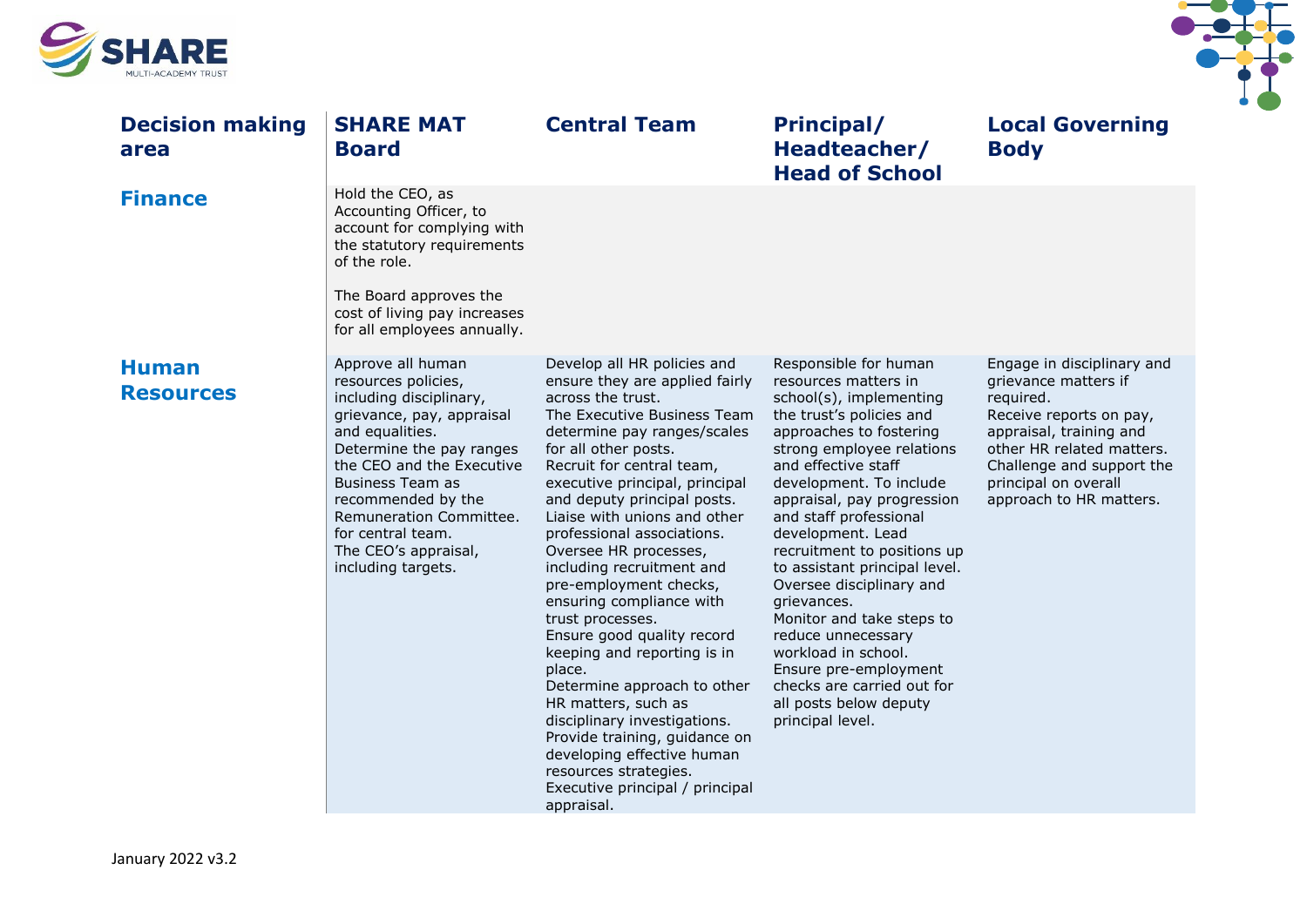



|                                                                     |                                                                                                                                                                                                                                                                                                                                                                                                                                                                                  | Monitor and take steps to<br>reduce unnecessary workload<br>across the trust.                                                                                                                                                                                                                                                                                                                                                                                                                                                                                                                                                                                                                                                                                                              |                                                                                                                                                                                                                                                                                                                                                |                                                                                                                                          |
|---------------------------------------------------------------------|----------------------------------------------------------------------------------------------------------------------------------------------------------------------------------------------------------------------------------------------------------------------------------------------------------------------------------------------------------------------------------------------------------------------------------------------------------------------------------|--------------------------------------------------------------------------------------------------------------------------------------------------------------------------------------------------------------------------------------------------------------------------------------------------------------------------------------------------------------------------------------------------------------------------------------------------------------------------------------------------------------------------------------------------------------------------------------------------------------------------------------------------------------------------------------------------------------------------------------------------------------------------------------------|------------------------------------------------------------------------------------------------------------------------------------------------------------------------------------------------------------------------------------------------------------------------------------------------------------------------------------------------|------------------------------------------------------------------------------------------------------------------------------------------|
| <b>Decision making</b><br>area                                      | <b>SHARE MAT</b><br><b>Board</b>                                                                                                                                                                                                                                                                                                                                                                                                                                                 | <b>Central Team</b>                                                                                                                                                                                                                                                                                                                                                                                                                                                                                                                                                                                                                                                                                                                                                                        | <b>Principal/</b><br>Headteacher/<br><b>Head of School</b>                                                                                                                                                                                                                                                                                     | <b>Local Governing</b><br><b>Body</b>                                                                                                    |
| <b>Risk, including</b><br>health & safety<br>and data<br>protection | Ensure the trust has a<br>coherent, effective<br>approach to risk that is<br>balanced, able to take<br>advantage of opportunities<br>whilst minimising the risk<br>of potential harm.<br>Ensure pupils and<br>employees are well cared<br>for and that any risk of<br>harm to people is reduced<br>as far as reasonably<br>possible.<br>Ensure the trust operates<br>within the law and other<br>statutory guidance.<br>Approve health & safety<br>and/or risk related policies. | Ensure that effective risk<br>management is undertaken<br>across the trust. Manage<br>identified risks.<br>Take advantages of<br>opportunities to improve the<br>trust, i.e. adopt a balanced<br>approach to risk.<br>Devise policies and practice<br>to reduce risks, including<br>those to health & safety and<br>a risk register.<br>Manage health & safety<br>across the trust, ensuring<br>potential risks are identified<br>and managed.<br>Devise trust policy and<br>practice, ensuring all relevant<br>laws and statutory guidance<br>are complied with.<br>Ensure external audits are<br>carried out, including fire risk<br>assessments and health &<br>safety checks.<br>Respond to Freedom of<br>Information requests and<br>oversee any issues relating to<br>data breaches. | Ensure trust policy and<br>practice is adopted within<br>the school or allocated<br>schools.<br>In consultation with the<br>central team, develop and<br>implement action plans for<br>reducing risks, including<br>risks to health & safety.<br>Inform the central team of<br>potential risks, so they can<br>be acted upon<br>appropriately. | Receive risk reports,<br>including health & safety<br>assessments.<br>Monitor approach to risk,<br>including health & safety<br>matters. |
| Estates,<br><b>Contracts &amp;</b><br><b>Infrastructure</b>         | Approve the annual capital<br>investment plan.<br>Approve trust policy<br>towards capital & estates.                                                                                                                                                                                                                                                                                                                                                                             | Develop the capital invest<br>plan and devise trust policy<br>for managing resources,<br>including buildings.                                                                                                                                                                                                                                                                                                                                                                                                                                                                                                                                                                                                                                                                              | Engage in capital<br>investment planning.<br>Contribute to decisions<br>about significant contracts.                                                                                                                                                                                                                                           | Informed of capital<br>investment plans.<br>Contribute to discussions<br>about capital investment,                                       |
|                                                                     |                                                                                                                                                                                                                                                                                                                                                                                                                                                                                  |                                                                                                                                                                                                                                                                                                                                                                                                                                                                                                                                                                                                                                                                                                                                                                                            |                                                                                                                                                                                                                                                                                                                                                |                                                                                                                                          |